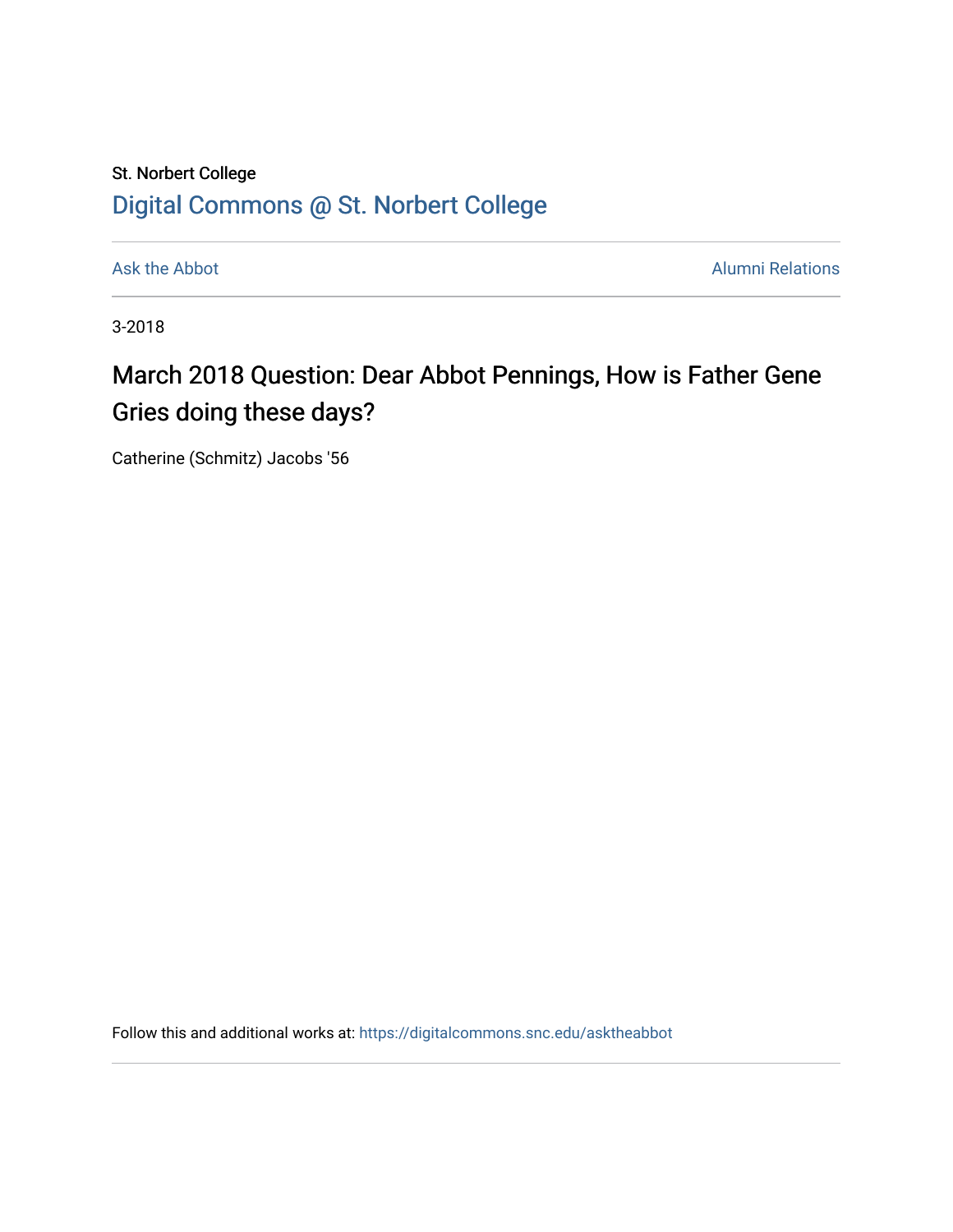

[Academics](https://www.snc.edu/academics) [Admission](https://www.snc.edu/admission) [Campus Life](https://www.snc.edu/campuslife) [Living Norbertine](https://www.snc.edu/livingnorbertine) [Athletics](https://www.snc.edu/athletics) [About](https://www.snc.edu/about)

Q

Giving

to SNC

 $\geq$  [Alumni](https://www.snc.edu/alumni/)  $\geq$  [Ask the Abbot](https://www.snc.edu/alumni/abbot/)  $\geq$  March 2017 合

### [Alumni](https://www.snc.edu/alumni/index.html)

[Events & Reunions](https://www.snc.edu/alumni/event/index.html) [Behind the Arch](https://www.snc.edu/alumni/event/behindthearch/) [Benefits and Services](https://www.snc.edu/alumni/benefits.html) [Get Involved](https://www.snc.edu/alumni/getinvolved.html) [Give to SNC](http://giving.snc.edu/) [Alumni Awards](https://www.snc.edu/alumni/awards/index.html) [Knight Lights](https://www.snc.edu/alumni/knightlights/index.html) [Alumni-Owned](https://www.snc.edu/alumni/directory/index.html) [Businesses Network](https://www.snc.edu/alumni/directory/index.html) [Alumni Board](https://www.snc.edu/alumni/alumniboard.html) [Student Alumni](https://www.snc.edu/alumni/saa.html) [Ambassadors](https://www.snc.edu/alumni/saa.html)

[Staff](https://www.snc.edu/alumni/contactus.html)

# March 2017 Question:

Dear Abbot Pennings,

"My classmate Kathleen Fayard '06 and I went to the Marytown Shrine in Libertyville, Ill., and saw a small bone relic of St. Norbert there. How many relics of our college patron, around the world, are venerated in such a fashion?"

Casey Golomski '06

#### Answer:

My dearest Casey,

What pleasure it gives me to hear from you, and to learn that you and dear Kathleen recently visited the [Marytown Shrine](https://marytown.com/). Your question is a most interesting one, indeed, and it would be remiss of me to attempt to answer it without offering some historical context.

When he died in 1134, our beloved St. Norbert was laid to rest in his own cathedral in Magdeburg, Germany. By the 17<sup>th</sup> century, though, the region had become a Protestant stronghold and the Norbertine community of Magdeburg was diminished. Meanwhile, there was interest, at our abbey in Prague in securing the saint's remains as a focus for veneration and pilgrimage. (Prague was then in Bohemia – and is now the capital of the Czech Republic, I believe.) In 1627, the remains were ceremoniously conveyed to Prague, and St. Norbert was proclaimed the patron saint of Bohemia. To this day, the saint rests in a place of honor within the abbey church. This event is remembered under the churchly term, the Translation of Norbert, a feast commemorated each May 2.



### Ask The Abbot

As the founder of St. Norbert College, and having a prime seat in the center of campus throughout the years, I, Abbot Bernard Pennings, hold the answers to many of your burning questions about the college. [Submit Your Question](https://www.snc.edu/alumni/abbot/index.html)